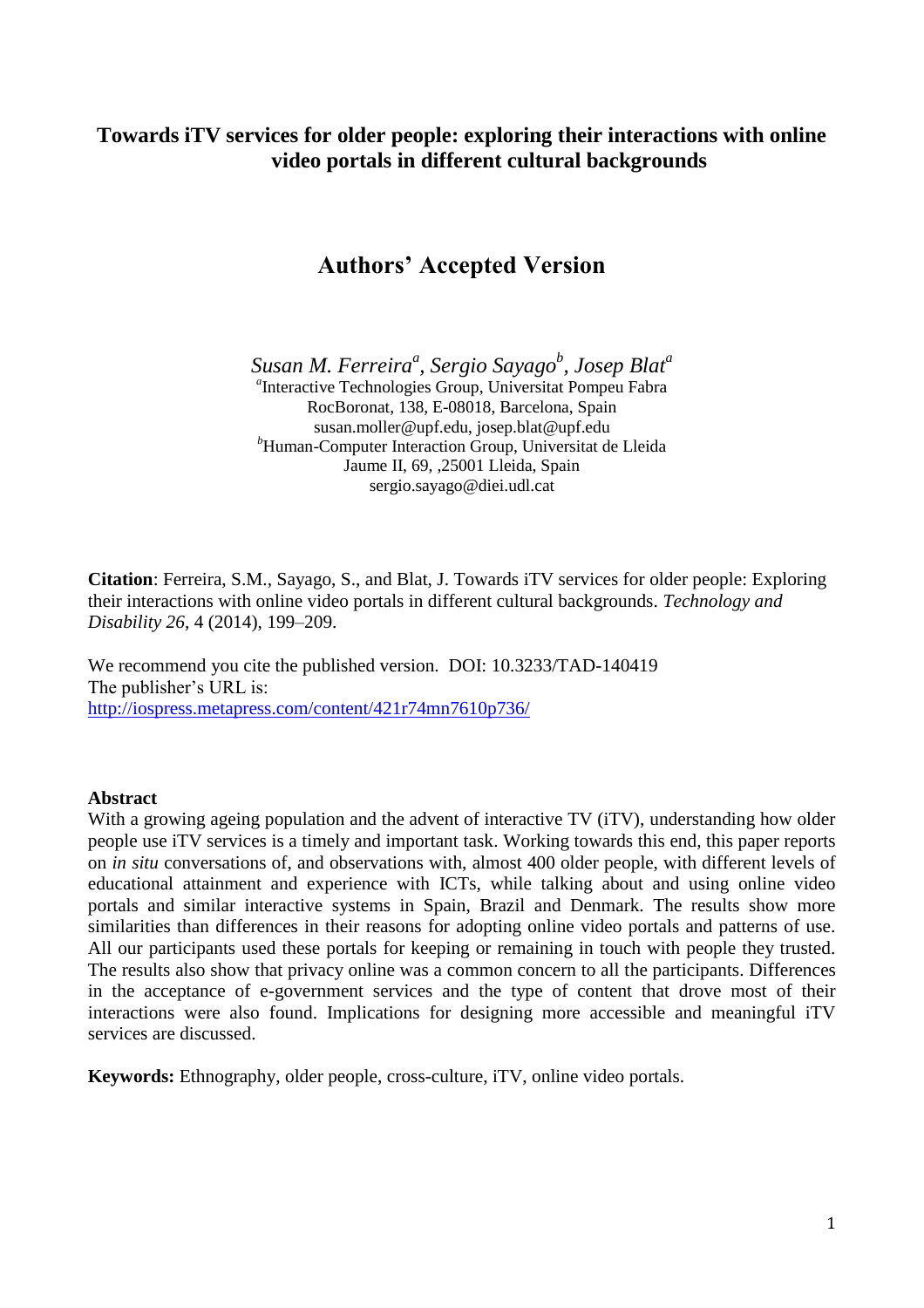## **Towards iTV services for older people: exploring their interactions with online video portals in different cultural backgrounds**

#### **1 Introduction**

With a growing ageing population and the advent of interactive TV (iTV), there are reasons to argue that understanding how older people (60+) use iTV services is a timely and important task. iTV opens up numerous opportunities for communication and access to online information/services, which could (and should) be of great benefit to older people. Communication serves key functions in ageing, such as reducing isolation, and having access to online information and services is seen by many as paramount to enable older people to remain fairly independent and (digitally) engaged in today's society. However, most of them run the risk of being unable to access and make the most of these services, due to their either lack of or little experience with ICTs, and a tendency to exclude them from technological developments [\[1\]](#page-9-0). In our research, we aim to design more accessible and useful iTV-based communication and information seeking services for, and with, older people.

Working towards this goal, we address in this paper the question of how older people interact with online video portals. We started by exploring the relationship between older people and noninteractive and digital TV. Yet, those older people who participated in a number of user studies were concerned about us conducting *in situ* observations of how they watched TV at their home. Thus, we decided to explore how they interacted with online TV portals. We considered that doing so could (and should) aid in conceiving better iTV services for the older population, since online video portals are increasingly popular [\[2\]](#page-9-1) and can be regarded as an implementation of iTV [\[3\]](#page-9-2).

In this paper, we report on *in situ* conversations and observations we conducted with older people, who were motivated to learn and use online video portals and other related technologies, such as OSN (Online Social Networks), in three countries, Spain, Brazil and Denmark. Older people are often described as a (very) heterogeneous user group, and doing user studies in different countries could (and should) help us understand how similar or different older people are in terms of their attitudes towards and interactions with online video portals. In Spain, we conducted fieldwork activities in a highly participatory adult learning community in Barcelona over a 3-year period. 201 participants were involved in the study conducted in the city of Barcelona. In Brazil, we conducted first-hand observations of and conversations with 78 participants while they went about using computers during a month in a center that runs computer classes to older people. We also conducted 13 home interviews in Brazil. In Denmark, the fieldwork was performed over a 4-month period, including 78 participants from two different social centers, and 13 participants, who took part in home interviews.

Overall, and perhaps surprisingly, a key and common finding to the three user studies is that participants exhibited more similarities than differences in their use of online video portals, despite their different cultural backgrounds. All of them saw in online video portals an opportunity to foster socialization and communication. They also showed strong concerns about privacy. We found differences too, especially in the participants' interest in e-government services.

The remainder of the paper is organized as follows. Section 2 presents a literature review on older people, iTV and cross-cultural HCI related to the objectives of the paper. Section 3 describes our study and Section 4 presents the main results. Section 5 summarizes the results and discusses them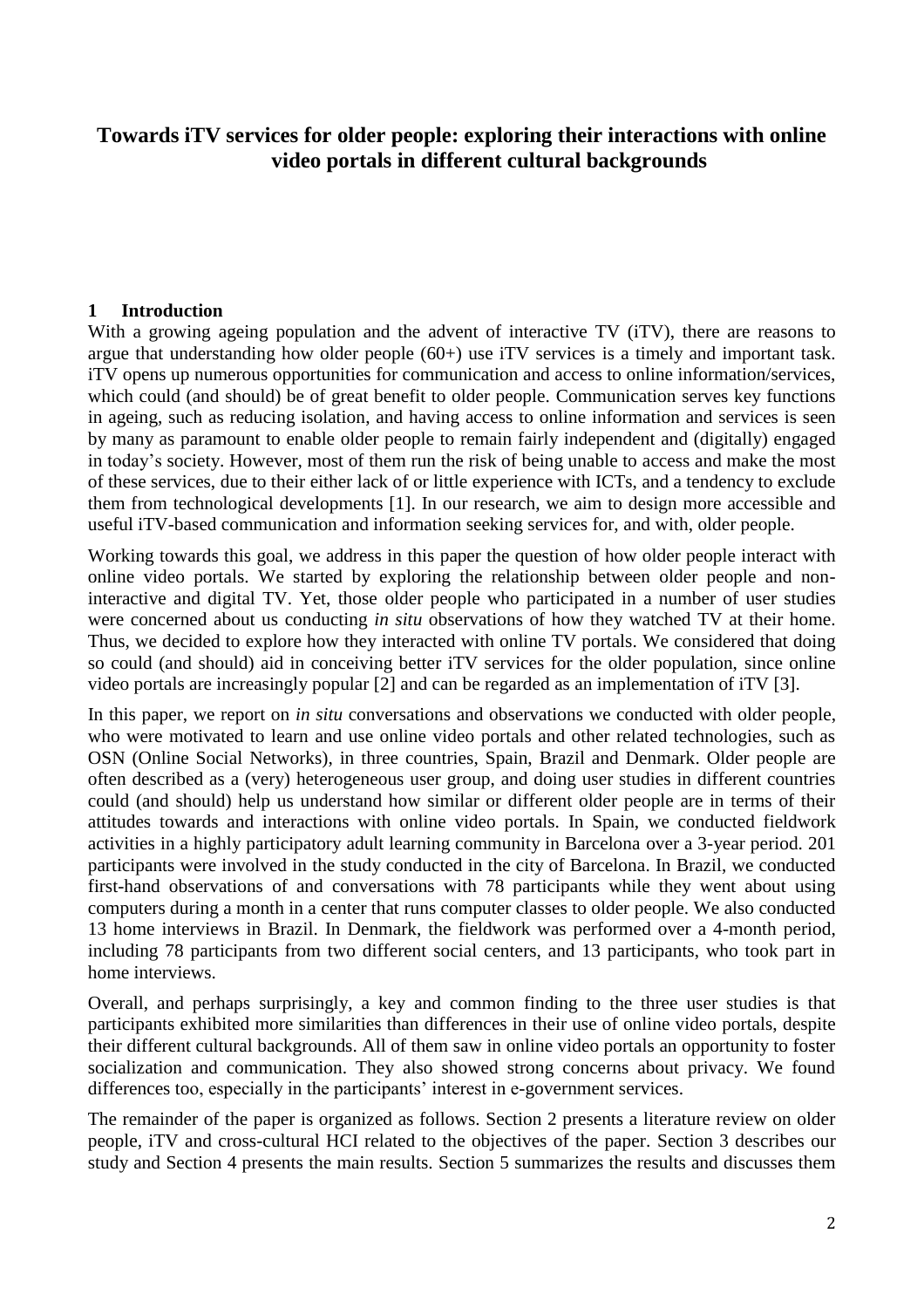along with the methodological approach. Section 6 closes with the main conclusions and future work perspectives.

#### **2 Related work**

#### 2.1 Older people and iTV

Previous studies have mostly concentrated on developing prototypes for communication (e.g. [\[4\]](#page-9-3) and [\[5\]](#page-9-4)). Svensson *et al* [\[4\]](#page-9-3) address the social isolation of older people and the importance of TV in their lives. They argue that TV is a central piece of furniture in older people's living room, and that watching TV is an activity they enjoy most at night. Svensson *et al* introduce the concept of "ticketto-talk". This concept assumes that everyday activities, such as going for a walk, gardening, reading and watching TV, provide (older) people with an opportunity to start a conversation and socializing with others. They discuss the potential use of iTV as a resource for social interaction, and propose a prototype that aims to facilitate and stimulate the communication amongst older people while watching TV. They also stress the importance of identifying future services and applications that support the development of social relations among senior citizens. Rice and Alm [\[5\]](#page-9-4) carried out two studies aimed to identify older people's areas of interest for iTV applications and how they would use them. By conducting theatre and paper prototyping, the participants showed a big interest in keeping in touch with family and friends. Rice and Alm compared the use of new navigational layouts with the traditional iTV interaction, and evaluated four prototypes of communication systems for sharing multimedia contents. The results show that older people had difficulties in understanding some of the terminology and interactive concepts used in traditional design. The results also indicated a number of weaknesses in the design of more conventional layouts. Their research indicates that techniques that mimic aspects of the real world are possible new directions towards designing digital TV interfaces. Rice and Alm stress the fact that "significant work is still needed to design interfaces that can support the elderly population skills and abilities" [\[5\]](#page-9-4)).

Other studies have focused on the opinions of older people about iTV. Kurniawan [\[6\]](#page-9-5) studied the reasons that make digital TV unappealing to them. Three older women were interviewed. The youngest one was 69-years-old. One of the issues raised by these older women was that on-demand movies are not appropriate for older people, as the movies contain inappropriate language and excessive sexual and violent scenes. The older women also indicated that the tasks were very complex (e.g. multiple screens, moving text, extra remote control). Other barriers were the cost of digital TV systems and a perceived lack of human support. Papa [\[7\]](#page-9-6) conducted focus groups to explore and analyze the user experience of older people with digital TV and, in general, with future services enabled by broadband ICTs. The results show the influence that aspects such as the technological equipment available at home, the attitude towards digital technology and lifestyles can have on older people's interaction with digital TV.

While there is growing awareness in Human-Computer Interaction (HCI) that studying interactions as they occur (i.e. in out-of-laboratory conditions) is worthwhile to design better interactive technologies [\[8\]](#page-9-7), none of the studies reviewed above have studied *in situ* the interactions of older people with online TV sites.

#### 2.2 Cross-cultural HCI with older people

With ICTs being used almost worldwide, the importance of understanding cultural similarities and differences in how people use them is important. However, very little cross-cultural HCI research has been conducted with older people. Previous studies have primarily focused on cultural variation amongst developed (European) countries ([\[9\]](#page-9-8), [\[10\]](#page-9-9) and [\[11\]](#page-9-10)). To the best of our knowledge, a few of them have taken into account countries with different levels of development ([\[12\]](#page-9-11), [\[13\]](#page-9-12)), despite the importance of conducting user studies in these countries to help to improve the quality of lives of their people and the uptake of ICTs. Schibelsky [\[12\]](#page-9-11) focused on Brazil and argued that while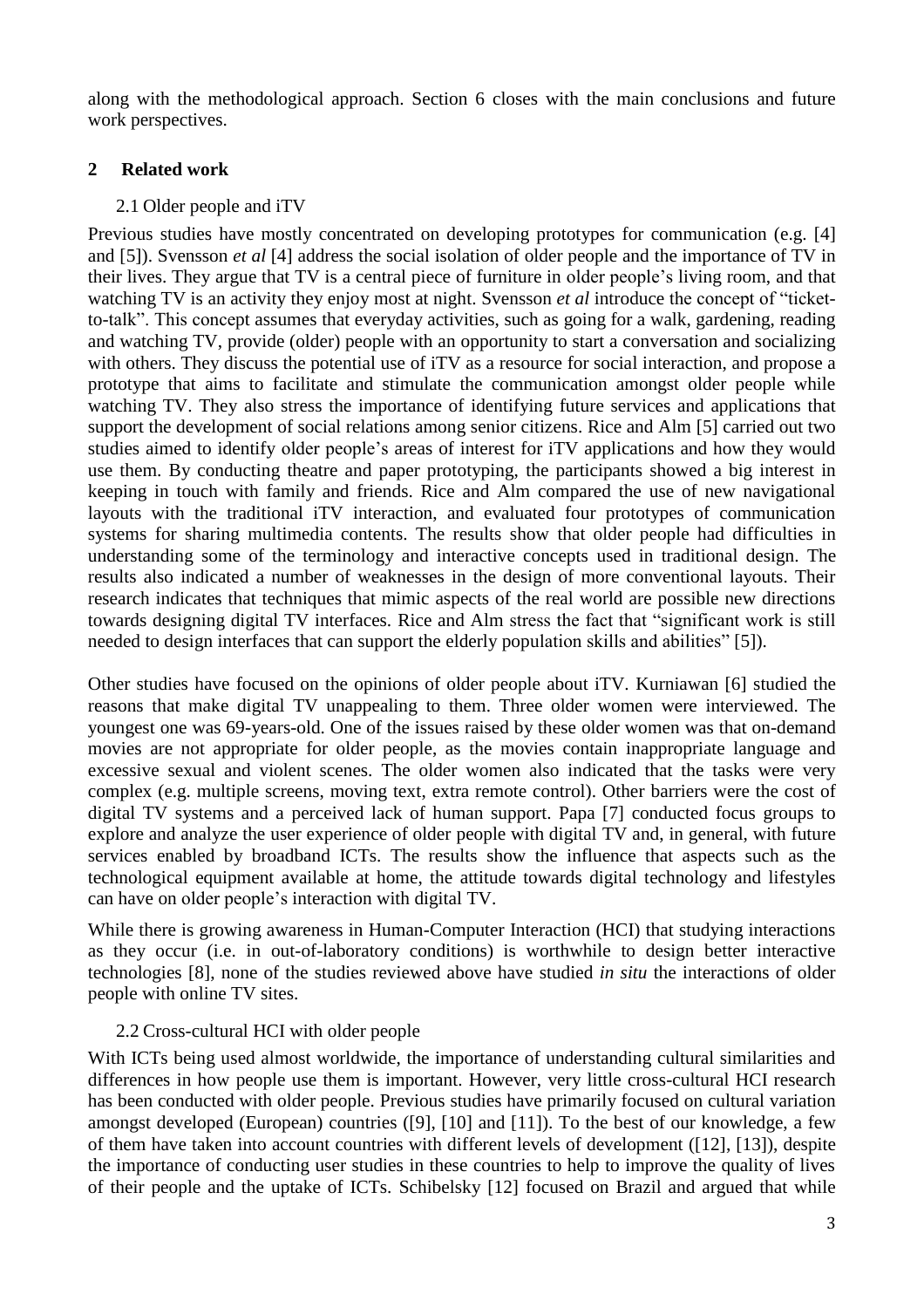many countries are considering questions related to personalization and bringing TV closer to the PC functionalities, in Brazil, it is important, at least, as a first step, to see TV as a mass and collective media before thinking in terms of digital TV services. Sa-nga-ngan [\[13\]](#page-9-12) studied older people's browsing behavior in the UK, US and Thailand, finding that older people in developing countries had more difficulties in browsing than did those living in more developed ones.

## **3 Description of the study**

#### 3.1 Motivation and objectives

"The major open research question in iTV is when, and how much audiences want to interact with devices, content, and other people" [\[3\]](#page-9-2). In our study, we approached this question from an HCI perspective, and addressed it by focusing on:

(a) identifying the accessibility issues that hinder more severely the interactions of older people with online video portals;

(b) examining how they interact with and use these portals in out-of-laboratory conditions;

(c) exploring cultural differences and similarities in (a) and (b) in developed and developing countries.

#### 3.2 Research approach

We conducted three *user studies*, involving 393 participants. They can be considered a heterogeneous user group, as it is composed of people with different levels of educational attainment, ranging from primary (children) to secondary school (i.e. before college), and previous experience with ICTs, ranging from three months to more than 10 years using these technologies. The studies were conducted in Spain, Brazil, and Denmark. Table 1 describes the data gathering methods and describes briefly the settings where the studies were conducted. We provide key aspects related to the research approach adopted in each user study next.

The study conducted in Barcelona was the core of the research<sup>1</sup>. We conducted a 3-year (2010-2013) ethnographical study in Àgora, an adult educational center. Over this period of time, the first author participated in 14 computer courses and 16 drop-in sessions, resulting in a total of 234 hours of fieldwork with 201 older people (aged 60 to 85; women: 113; men: 89) with different levels of experience with ICTs. They reported having been using these technologies for about three months to six years. Informal conversations revealed that the participants were born in different Spanish regions and had low levels of educational attainment (70% finished primary school). Since Àgora follows a very participative and learner-centered methodology [\[14\]](#page-10-0), the courses and drop-in sessions took into consideration the daily needs and interests of older people. Thus, most of the activities conducted in our study focused on meeting their needs, which were, amongst others, to know more about CMC (Computer-Mediated Communication) tools, such as the e-mail, and seeking information and resources online, as well as tools for editing multimedia content. Questionnaires and dairies were also administered to the participants to enrich our observations and informal conversations. 8 participants (4 men, 4 women) filled in the diaries over a 1-week period. The questionnaire consisted of 24 questions. 21 (8 men, 13 women) participants filled it in.

In Brazil, the study lasted 2 months<sup>2</sup> and it was divided into two stages. In the first stage, we conducted, over a month, a (rapid) ethnographical study [\[15\]](#page-10-1) with 78 participants (aged 60 to 80; women: 43; men: 35) in Caso do Idoso, a center where older people take computer classes and perform other social activities. Most of them reported not holding a university degree. 44 participants were enrolled in an introductory course to ICTs and 34 in the advanced level course.

 $\overline{a}$ 

<sup>&</sup>lt;sup>1</sup> Since the first author is current doing her PhD research in Barcelona.

<sup>&</sup>lt;sup>2</sup> This study was done while the first author conducted a 2-month research stay in Brazil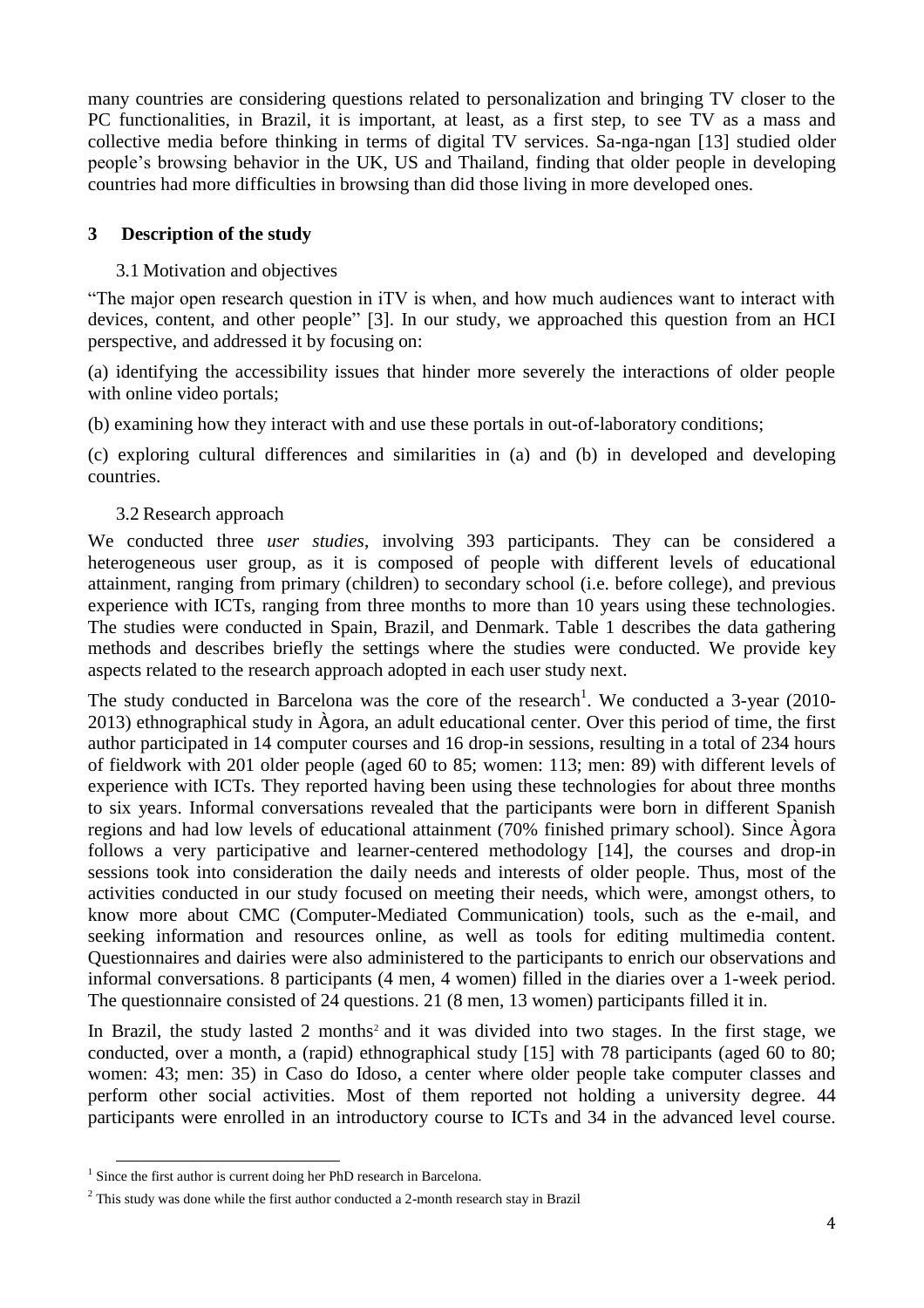The latter reported having more than 1 year of experience with ICTs. During this period, the first author observed the interaction of the participants with Skype, e-mail systems and OSN. She also conducted observations of them searching for content and using multimedia editing tools. The observations resulted in c. 60 hours of fieldwork. In the second stage of the study, she conducted 13 home interviews about older people's use of TV, mobile phones, tablets PCs, computers and opinions regarding iTV services. These interviews aimed to deepen and widen the observations and informal conversations.

Similar methods were conducted in a four-month ethnographical study in two adult educational centers, Borger and FoF, both in Denmark. 78 participants (aged 60 to 91; women: 42; men: 36) participated in this study. Their level of education was similar to that of the Brazilian participants. 50 Danish participants took ICTs courses for beginners, while 28 participants were enrolled on the advanced ICT course. These participants reported having more than 3 years of experience with ICTs. During the study, the first author observed how the participants interacted with e-mail systems and Youtube, and with e-shopping and e-government platforms. The observations resulted in 29 hours of fieldwork. Home interviews (similar to those conducted in Brazil) were also carried out in Denmark with 13 participants (aged 60 to 72).

As shown in Table 01, in the three settings, we ran similar participatory design (PD) sessions related to online video portals, wherein the participants were asked to create their own video portal interface. Although these sessions had a common structure, summarized next, the activities were adapted to the characteristics of each setting, such as language, popular TV channels and tools the participants were familiar with. Firstly, examples of video sharing sites (such as Youtube or Vimeo) and video on demand portals from local TV channels were presented to the participants. Secondly, the participants created their own prototype. They did so by re-designing several key interaction elements of these portals, such as content searching and video recommendation modules, and functions for giving feedback and writing comments. Finally, these participatory design activities were aimed at stimulating the discussion about the video portals and envisioning future interaction possibilities, and participants voiced their opinions about these two aspects.

#### 3.3 Data gathering and analysis

Fieldnotes were taken mostly immediately after the sessions in the courses and PD activities, due to the active participation of the first author in most of them. The analysis of the fieldnotes follows the interpretation of Nigel Gilbert (Researching Social Life) [\[16\]](#page-10-2) of Strauss and Corbin [\[17\]](#page-10-3) Grounded Theory's methodology. The main results are presented next.

## **4 Results**

#### 4.1 Similar interests, concerns and interactive practices

#### *4.1.1 Online video portals*

In the participatory design session in Àgora, 79% of the participants indicated that a sharing function was indispensable in online video portals, and our observations conducted throughout the length of the study helped us understand their opinion, since they used online video portals mostly for strengthening, enriching and reestablishing contact with people they trusted.Their communication focuses on members of their local community, especially close friends and relatives (i.e. children, grandchildren and nephews). They were concerned about trust, which concurs with the results of previous works addressing OSN and older people ([\[18\]](#page-10-4) and [\[19\]](#page-10-5)), highlighting a desire of older people to share information selectively and an overall lack of interest in communicating with unknown people through OSN. This video-mediated communication adopted two styles, one-to-one and one-to-many, involving face-to-face and online conversations. E-mails and posts in OSN were the triggers of this communication. They started either online conversation,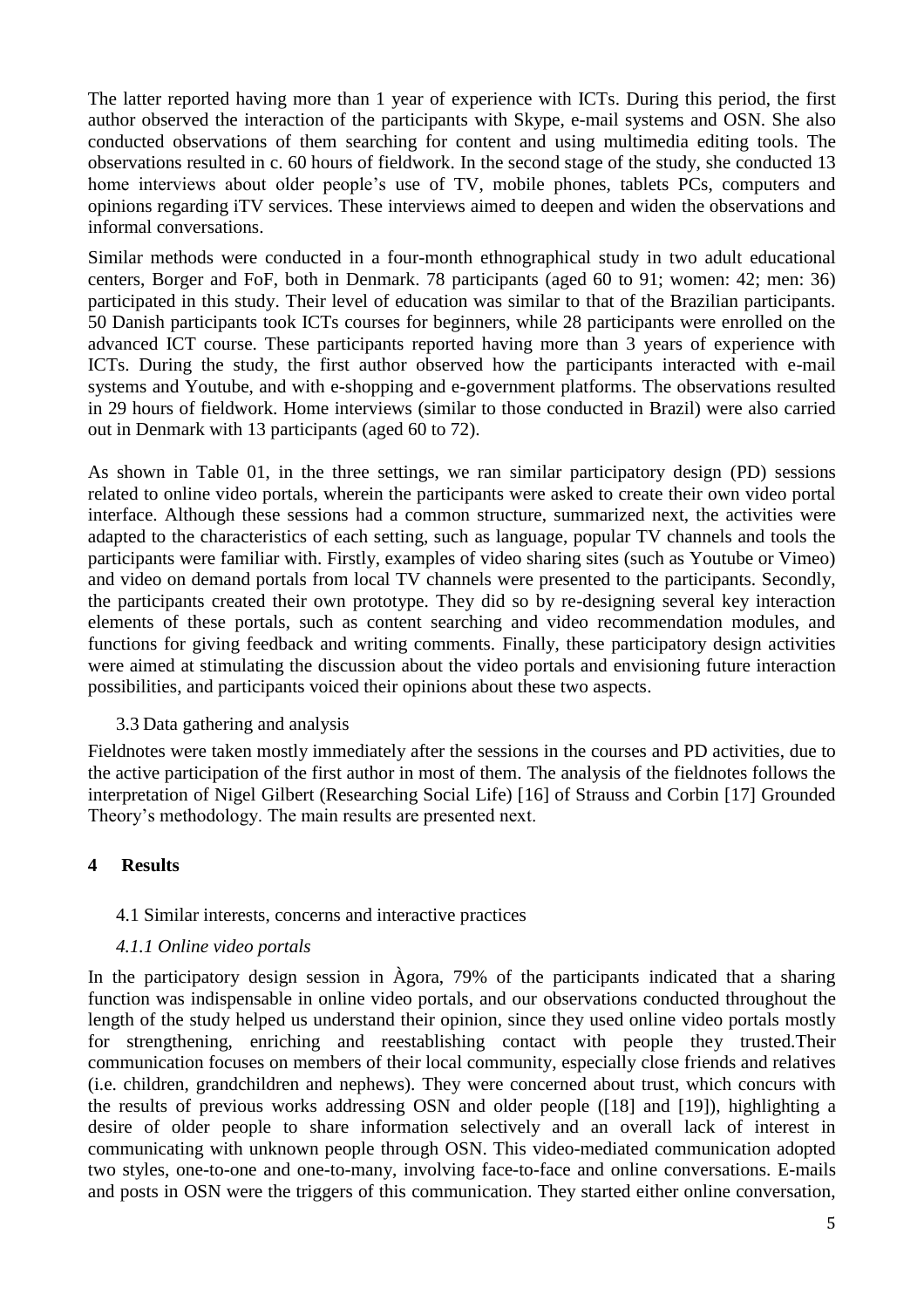by replying the message, or enriched face-to-face ones, as sending or receiving links to video often triggered a face-to-face conversation about the content of the video or their personal experiences related to it. Àgora participants adopted different roles in this communication, ranging from receiving and watching videos to creating and sharing videos. This active behavior was especially apparent amongst those participants with more experience with ICTs.

Àgora participants looked for online videos using different strategies, which vary according to their familiarity with the video content. When searching for a specific content, the participants typed in keywords of the video in the search bar. When they were exploring the videos available on the portals, they used the categories menu. In terms of usability and accessibility, we identified several issues regarding the registration processes and sharing content. The participants with little ICT experience had difficulties filling in the forms (such as not understanding what information they had to provide, spelling and day format mistakes) when creating accounts and could not register without the support of other participants and/or the researcher. The main accessibility issues for content sharing were due to elements of the user interface that were not visible enough for them. Sharing options might become visible only when unfolding a menu or scrolling down the page, which requires an exploratory and active user behavior, which was difficult to see amongst older people with little ICT experience.

Caso do Idoso (Brazil) participants were very interested in online video portals because they were already familiar with watching videos on TV. Conducting important tasks, such as reproducing videos, was easy for all of them. Regarding searching and sharing content, passive and active roles were identified too. Most of the Caso do Idoso participants, probably due their little experience with ICT, exhibited a more passive behavior than did participants in Spain. In Casa do Idoso, participants watched videos they received by e-mail, without directly interacting with the portals. Around 5% of them exhibited a more active participation, searching for videos of their interest, as this participant put it in a participatory design session [68, Fb15] "*I often watch videos on the Internet. I like it a lot and watch all kind of videos. I especially like handcraft videos, last month I learned to do some handmade boxes with them.*" Similar results were found in the *in situ* interviews, in which 40% of the Internet users claimed to watch videos on the web, but only 20% reported looking for them, as the following extract illustrates [70, FbII14] "*Sometimes I watch videos on YouTube. People usually send them on to me by e-mail, I don't have time to search for videos.*" Online videos triggered intergenerational (with family members) and community (between friends and colleagues) communication. This communication took place face-to-face and online, both triggered by receiving a video, especially by e-mail.

Watching films and videos was a common activity among Danish participants. Informal conversations with them revealed that they did so, for instance, when they met up in the center to watch an old movie about the city. They also reported watching a musical while being at home or videos in museum displays. Regarding online videos, most of the participants acknowledged not being used to looking for content on video sharing sites, like YouTube. Conversations with the instructors at the center, which were backed up by our observations, revealed that some participants received links to videos by e-mail and also watched videos embedded in other web pages, such as a video about fishing in a portal for buying fish online. 61% of the participants reported watching videos on the computer at home in the *in situ* interviews.

#### *4.1.2 Multimedia content and online communication channels*

Creating and editing multimedia content was a frequent activity amongst all the Àgora participants, as well as a motivation for them to learn ICTs. Courses on MS Power Point, photo edition or calendar creation were part of the ICT activities organized in Àgora. Most of the participants were also motivated to share the multimedia contents they created, as illustrated by this participant in an Introduction to ICT course, [72, M11]: (showing the researcher 4 calendars that he created with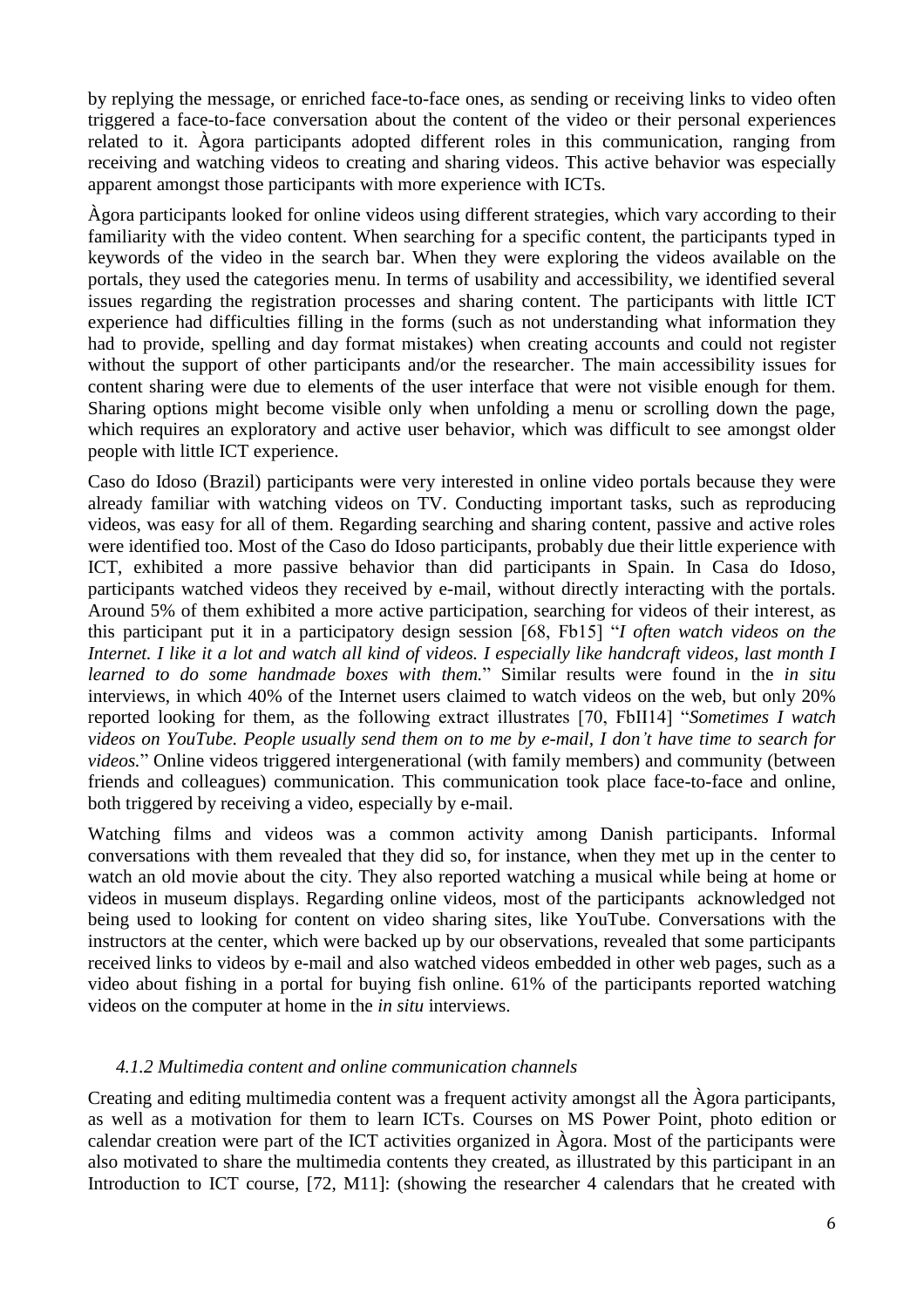#### pictures) "*These two are very similar but the size of this file is smaller, which helps me to send the calendars by e-mail to the people that usually e-mail me.*"

Online communication and working with multimedia content were also of great interest to the Casa do Idoso participants. From our observations and the interviews with teachers, editing pictures was a source of motivation for them to keep learning about ICTs; namely, how to look for, edit and share online content with people they knew. Concurring with previous results gathered with participants in Àgora (Spain) [\[20\]](#page-10-6), the e-mail was the most popular Internet application amongst the least and more experienced Brazilian participants. Indeed, Facebook was the second most popular communication tool, especially among the participants with more experience with ICTs, who also used Skype for keeping in touch with family members living abroad. In the *in situ* interviews, 70% of the Internet users reported using the e-mail. Half of them reported using social network sites and Skype too.

Communication was very important amongst Danish participants, who were highly motivated to use, and, indeed, often interacted with, online applications to keep in touch with close friends and relatives. All the participants reported using the e-mail in the *in situ* interviews. Halt of them (54%) also used Skype, and 38% claimed to use OSN. Editing personal photographs on the computer was a very popular activity too. This popularity manifested itself in the activities carried out in the center, such as photo edition and creation of MS Power Point presentations, and it was confirmed in our conversations with the instructors and participants. The main reasons for editing and creating multimedia content can be divided into three categories: (a) keeping a digital record of the family to be circulated amongst the younger generations, such as grandchildren, (b) keeping memories of trips and (c) digitizing paper-based materials related to their hobbies or interests. 61% of the participants pointed out during the interviews that they edited photographs at home as well.

## *4.1.3 Privacy*

All Spanish participants reported feeling uncomfortable with OSN when they were unsure about who could read their posts. Privacy was also an important concern amongst Brazilian participants. They needed to feel in control of the technology to decide who could see what. The comment from one participant in the in situ interviews is representative of that: [71, MbII] "*I use Facebook but not very often. When I receive something I answer, but adding things is very difficult for me and I don't do it. I don't know how it works well, so I avoid doing stupid things. I prefer to just see other people's contents. If you make your own things public…that is dangerous.*" They did not feel comfortable when sharing content online with people they did not know - close groups were preferred (e.g. friends on Skype, Facebook or sending an e-mail to a group of people).

Similar issues were identified in the two centers in Denmark. All the instructors pointed out that privacy was an important concern amongst the Danish participants. They disliked the idea of not having control over what people could get to see and know about them online. They refused pointblank to publish content in OSN. They preferred private strategies of communication. As one of the participants put it in a semi-structured interview, [70, Fd15]: "*I don't use Facebook. It's dangerous. I tell my son to never ever put a picture of me on that. People should not put their personal things there, like if you are going to travel for example.*"

4.2. Differences in the contents of the interactions and use of e-government services

The Brazilian participants' interaction was content dependent, i.e. they were more interested in searching, editing or sharing content, such as videos, which appealed to them, regardless of this content being more or less socially popular (e.g. clicks on 'I like it'). This behavior concurs with the one we found amongst Àgora participants in Spain. In particular, and as one might expect, the topic of family was of interest to all the participants (in Spain, Brazil and Denmark), as it has become evident in, for instance, their use of online video portals for keeping in touch with relatives. Yet,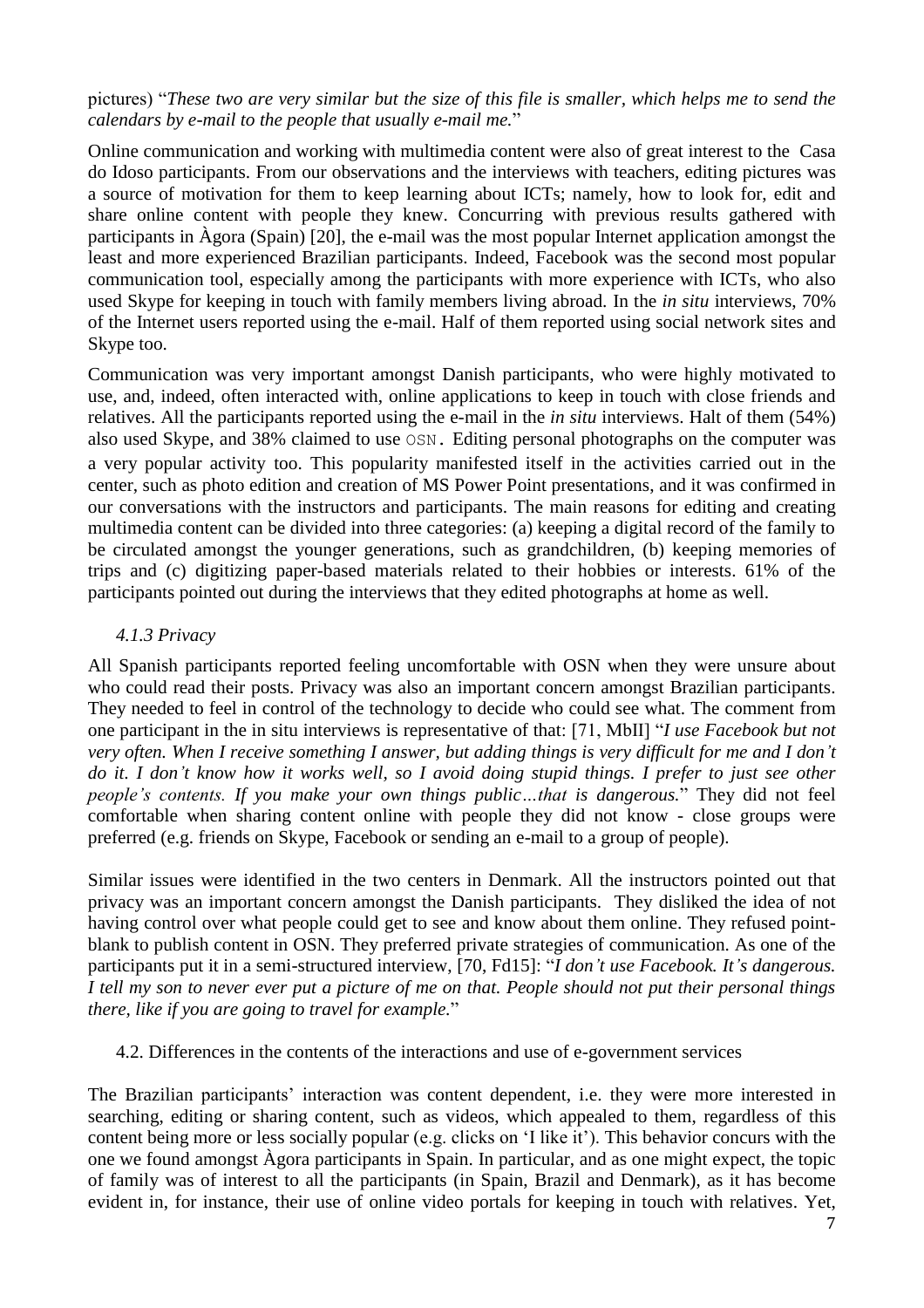there were (cultural) differences. For instance, religion was a far more popular topic amongst Brazil participants than either Spanish or Danish ones.

Interviews with participants in Denmark and instructors revealed that they were highly interested in e-government (e.g. paying taxes online and e-health), Internet banking or online shopping. In an interview, one of the instructors explained the main reason for the participants' interest in egovernment: [50, MdI03] "*Nowadays, all my students want to learn about netbanking and internet, even the ones that know nothing about computers. In Denmark, in these days you can only buy flight tickets online. By 2016, the goverment aims to interact with Danish citizens via online services. Many of them are scared*." Neither Spanish nor Brazilian participants showed such an interest in e-government, perhaps, because they are not so strongly pushed to do so or have not perceived the need of doing it yet.

## **5 Discussion**

We summarize the findings in 5.1. Afterwards, in 5.2, we discuss the view of older people portrayed in the results. We argue that this view has a number of implications for designing online video portals (and iTV services) for a growing older population, and we discuss them in 5.3.

#### 5.1 Summary of the results

In Section 1, we made the case for addressing the interactions of older people with online video portals, hoping that doing so would help us work towards designing more accessible and meaningful iTV services. In Section 2, we showed that there was room for understanding further the relationship between older people and iTV. We considered that adopting an ethnographical approach, such as the one described in Section 3, and conducting user studies with older people with different cultural backgrounds, could help us attain, at least, partially, this goal, and the results, presented in Section 4 and summarized next, seem to confirm it. All our participants used online video portals mostly for strengthening, enriching and reestablishing contact with people they trusted. Creating and editing multimedia content that enabled the participants to keep and share a digital record of the family and memories of trips was also a common practice amongst all our participants, strengthening the relevance of communication. Yet, none of them feel at ease at the prospect of strangers having access to their personal contents. Differences in the content of the online videos or, in general, digital content, that appealed the participants most differed depending on their cultural background, as well as their interest in using e-government services.

## 5.2 A different view of older people: active and not so different as we might think

Whilst our literature review has shown that the relationship between online video portals and older people has received little research attention, we found that all our participants used online video portals mainly for keeping in touch with relatives and friends. The relevance of communication might be expected, since communication is very important in ageing. Also, other studies have highlighted the relevance of communication in the adoption and use of ICTs by older people (e.g. [\[21\]](#page-10-7), [\[5\]](#page-9-4)). Yet, using a technology, in this case, online video portals, which have not been particularly designed to establish one-to-one or one-to-few conversations, as a means of enriching and establishing them, portrays older people as active appropriators of ICTs. This view is at odds with the typical passive role attributed to older people in previous research, especially when looking for information online without creating new digital content. This might be due to the profile of our participants and warrants further research.

We have argued that very little cross-cultural HCI research with older people has been conducted thus far. This begs the question of whether looking at cultural aspects in ICT use by older people is possible and, if so, how it takes forward current HCI research with them. As opposed to the previous studies reviewed in Section 2, which have not framed the research in situations of daily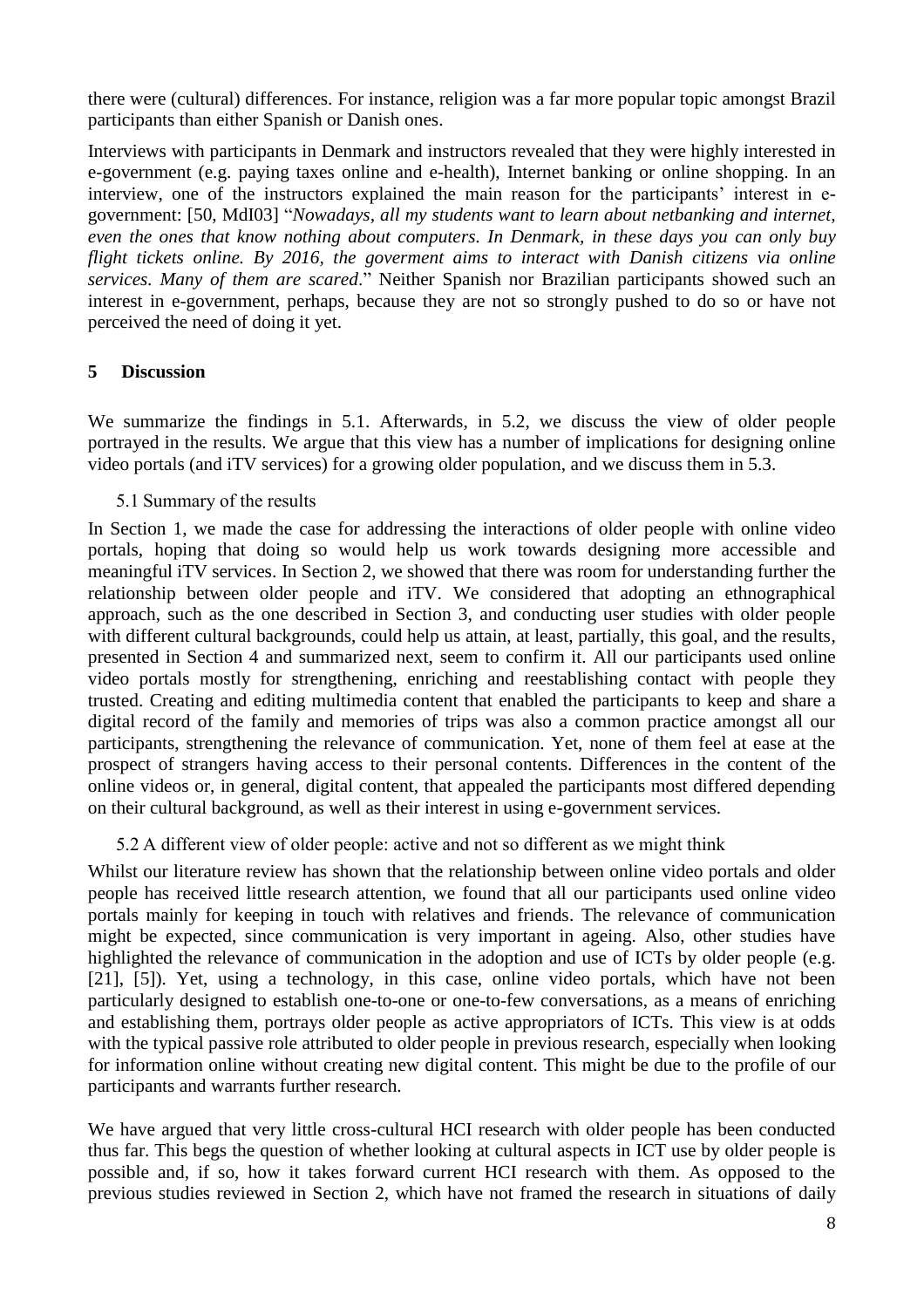technology use over time, by adopting an ethnographical approach, i.e. conducting observations and conversations with older people with different cultural backgrounds in different communities over months and years, we have found more similarities than differences in their relationship with online video portals. This suggests that older people might not be such a heterogeneous user group, at least when we look at their interactions with online video portals (and other ICTs, such as OSN), from an ethnographical lens.

The former claim deserves further discussion, especially if we consider the broad age range of our participants (60-91). The main difference between the youngest and oldest participants (75+) was due to the impact of normative age-related changes in functional abilities, mainly cognition and hand-eye coordination, on conducting instrumental tasks. The oldest participants struggled to use the mouse and tended to be slower than the younger ones in completing tasks. However, as far as their reasons for using online video portals, concerns about privacy and interest in communication are concerned, no differences were observed, which suggests a number of implications for designing iTV services, discussed below.

## 5.3 From online video portals to iTV services: some implications

Regardless of age, and their previous experience with ICTs, all our participants showed interest in, and were capable of using, online video portals. This indicates that this technology could help us reinforce the digital inclusion of older people and foster the ICT uptake in a meaningful way within this segment of the population, especially in developing countries, where older people might have more difficulties to access ICTs. By sharing content - which might be culturally either dependent, such as religion in the case of Brazil, or independent, as in the relevance of the family - older people are likely to enrich their communication with their relatives and/or close friends, and this can aid in reducing their social isolation and fostering their participation in social activities. Accessing on videos on demand that are related to their personal interests through iTV could also be an opportunity to facilitate the access of online/digital information to older people, given that most of them still might not know how to use computers, but are fairly familiar with TV.

## **6 Conclusions and next steps**

This paper has addressed the cross-cultural interactions of a large number of older people with different levels of educational attainment and previous experience with ICTs with online video portals from an ethnographical perspective. The results have presented more similarities than differences in their motivations for using online video portals and patterns of use. The results have shown that the older adults who participated in our studies in Spain, Brazil and Denmark, use online video portals mainly for enriching and establishing communication with people they trust. Contrary to common, passive views of older people and ICTs, the results have presented them as potential digital content creators and shown they can have strong motivations for sharing content online. A number of implications for designing more accessible and meaningful iTV services for a growing (and cultural diverse) older population, and for framing older people within HCI research, have been drawn from the results. The findings also show the potential of ethnography, which has seldom adopted in the previous and related studies reviewed in this paper.

Regarding our future work perspectives, the results suggest that online video portals can contribute to reduce digital and social exclusion amongst the older population, and we consider that this warrants further research. We plan to address it by delving into the communication triggered by sharing online videos. We also aim to look into how older people create digital videos, since this can potentially take forward our understanding of HCI, as a whole, and with this user group, in particular. Finally, the cultural layer of older people's interactions seems to have a lot of potential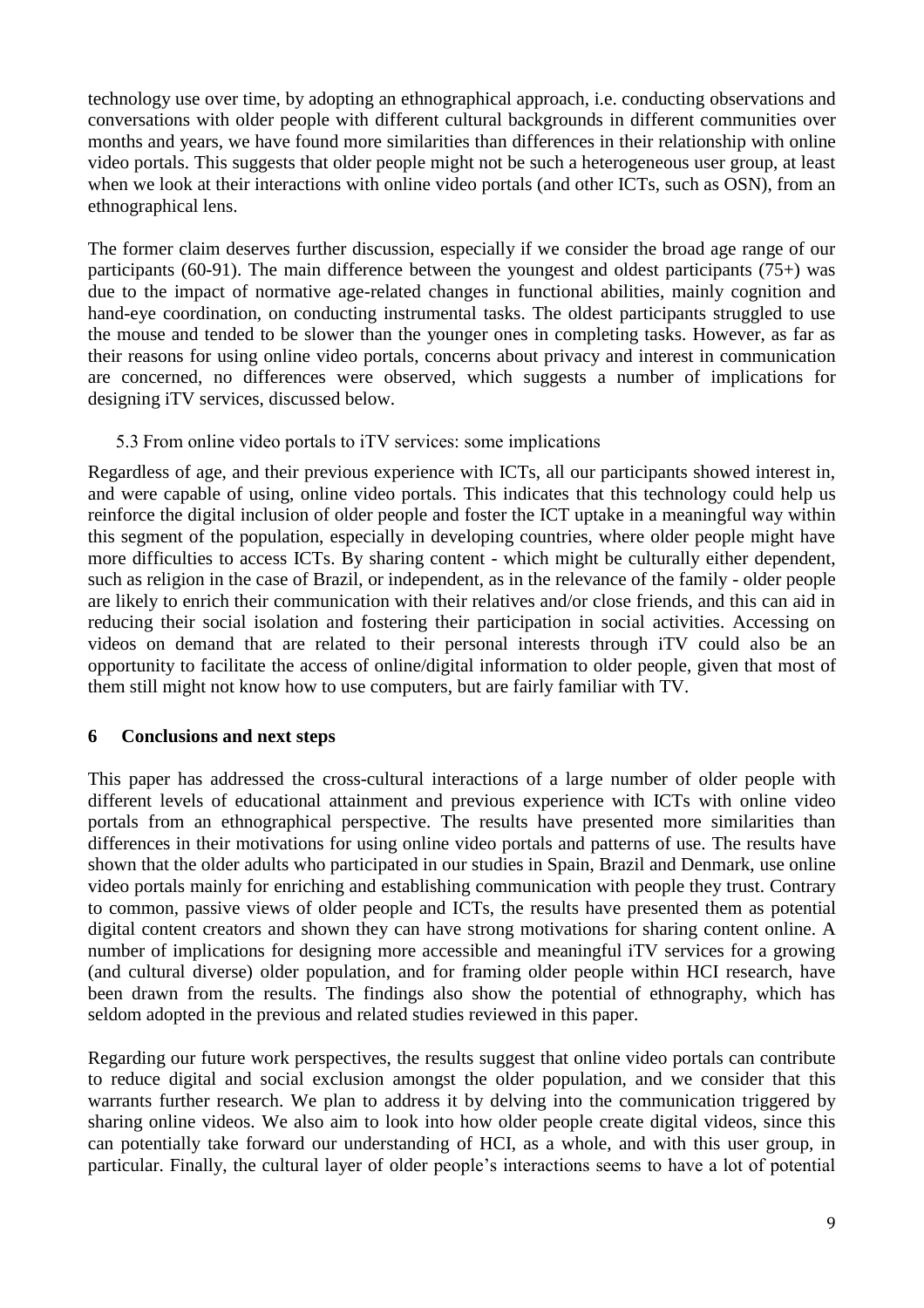and we plan to deepen our research by understanding what aspects or dimensions of culture impact most or least in their ICT use.

## **7 Acknowledgments**

We thank all the participants, volunteers and members of the staff of Agora, Caso do Idoso, Borger and FoF for their participation in our research. We also thank our colleagues at the Interactive Technologies Group and Aalborg University in Denmark for their collaboration. We thank Mai Baunstrup for her collaboration while developing and conducting the home interviews in Denmark. This work has been partially funded by *Life 2.0: Geographical positioning services to support independent living and social interaction of elderly people* (CIP ICT PSP‐2009‐4‐270965), the *WorthPlay* project (funded by Fundación General CSIC and la Caixa Obra Social) and the EEE (TIN2011-28308-C03-03) project. The first versions of this paper were written when one of us was granted an Alliance 4 Universities Fellowship (A4U). We also acknowledge the support from the Ministry of Foreign Affairs and Cooperation and the Spanish Agency for International Development Cooperation (MAECAECID).

## <span id="page-9-0"></span>**8 References**

- 1. Newell, Alan F. "Design and the digital divide: insights from 40 years in computer support for older and disabled people." Synthesis Lectures on Assistive, Rehabilitative, and Health-Preserving Technologies 1.1 (2011): 1-195.
- <span id="page-9-1"></span>2. Burgess, Jean, and Joshua Green. "YouTube: Digital media and society series." Cambridge: Polity (2009).
- <span id="page-9-2"></span>3. Chorianopoulos, Konstantinos, and George Lekakos. "Learn and play with interactive TV." Computers in Entertainment (CIE) 5.2 (2007): 4.
- <span id="page-9-3"></span>4. Svensson, Marcus Sanchez, and Tomas Sokoler. "Ticket-to-talk-television: designing for the circumstantial nature of everyday social interaction." *Proceedings of the 5th Nordic conference on Human-computer interaction: building bridges*. ACM, 2008.
- <span id="page-9-4"></span>5. Rice, Mark, and Norman Alm. "Designing new interfaces for digital interactive television usable by older adults." *Computers in Entertainment (CIE)* 6.1 (2008): 6.
- <span id="page-9-5"></span>6. Kurniawan, Sri. "Older women and digital TV: a case study." *Proceedings of the 9th international ACM SIGACCESS conference on Computers and accessibility*. ACM, 2007.
- <span id="page-9-6"></span>7. Papa, Filomena, Bartolomeo Sapio, and M. Felicia Pelagalli. "User experience of elderly people with digital television: a qualitative investigation." *Proceddings of the 9th international interactive conference on Interactive television*. ACM, 2011.
- <span id="page-9-7"></span>8. Moggridge, Bill, and Gillian Crampton Smith. Designing interactions. Vol. 17. Cambridge: MIT press, 2007.
- <span id="page-9-8"></span>9. Blat, Josep, et al. "Cross-cultural aspects of ICT use by older people: preliminary results of a four-country ethnographical study." *Proceedings of Irich Human Computer Interaction Conference Integrated Practice Inclusive Design, Korck*. 2011.
- <span id="page-9-9"></span>10. Cortellessa, Gabriella, et al. "A cross-cultural evaluation of domestic assistive robots." *Proc of the AAAI Fall Symposium on AI and Eldercare*. 2008.
- <span id="page-9-10"></span>11. McKay, Elspeth. "Human-computer interaction closes the digital divide: a multicultural, intergenerational ICT case study." *Proceedings of the 2005 South East Asia Regional Computer Science Confederation (SEARCC) Conference-Volume 46*. Australian Computer Society, Inc., 2005.
- <span id="page-9-11"></span>12. Schibelsky, Lara, et al. "Understanding iDTV in a developing country and designing a Tgov application prototype." *Proceedings of the 7th ACM conference on Designing interactive systems*. ACM, 2008.
- <span id="page-9-12"></span>13. Sa-nga-ngam, Prush, and Sri Kurniawan. "A three-countries case study of older people's browsing." *Proceedings of the 8th international ACM SIGACCESS conference on Computers and accessibility*. ACM, 2006.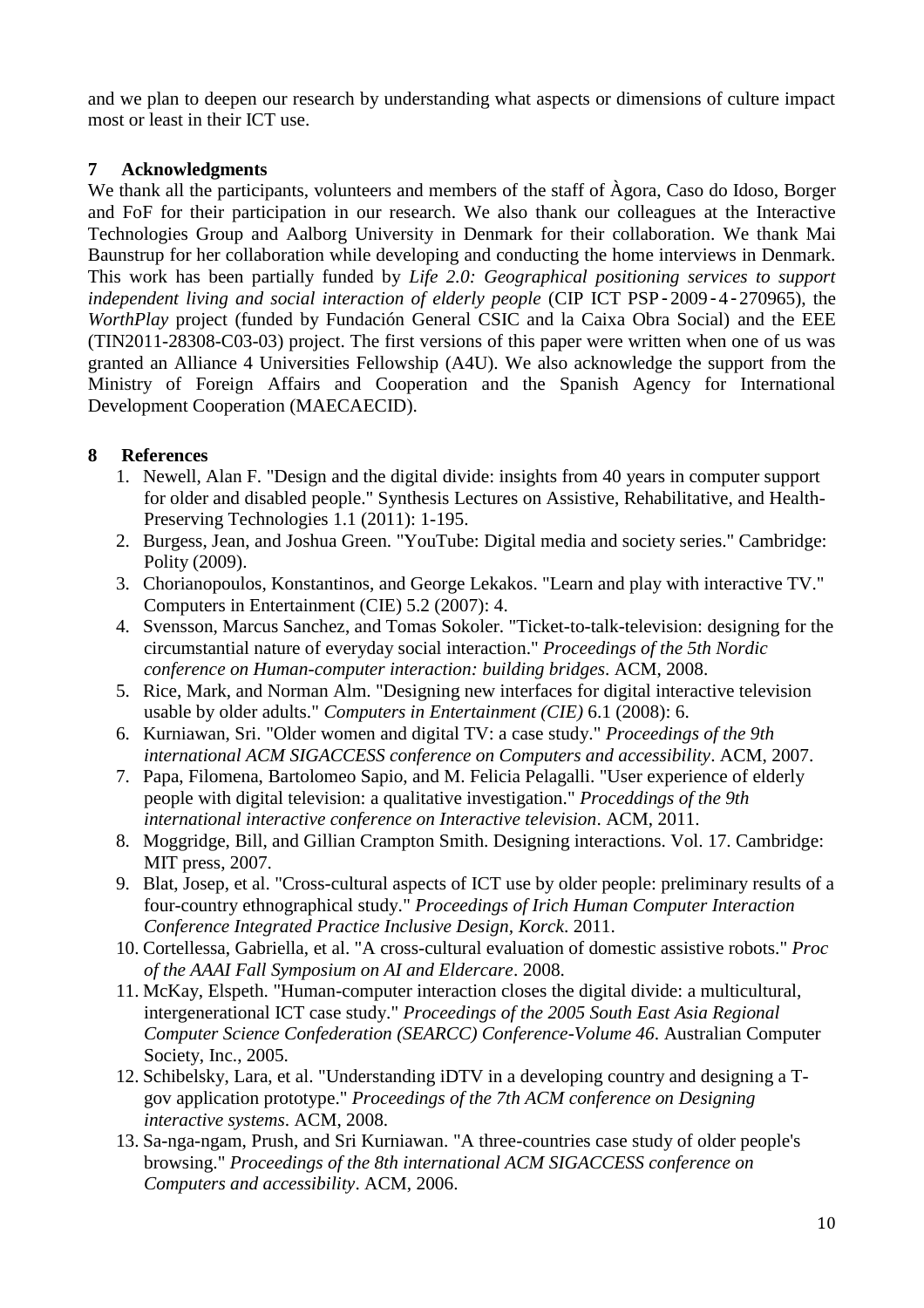- <span id="page-10-0"></span>14. Sánchez Aroca, Montse. "La Verneda-Sant Martí: A school where people dare to dream." *Harvard educational review* 69.3 (1999): 320-335.
- <span id="page-10-1"></span>15. Millen, David R. "Rapid ethnography: time deepening strategies for HCI field research." *Proceedings of the 3rd conference on Designing interactive systems: processes, practices, methods, and techniques*. ACM, 2000.
- <span id="page-10-2"></span>16. Gilbert, Nigel, ed. *Researching social life*. Sage, 2008.
- <span id="page-10-3"></span>17. Corbin, Juliet, and Anselm Strauss, eds. *Basics of qualitative research: Techniques and procedures for developing grounded theory*. Sage, 2008.
- <span id="page-10-4"></span>18. Gibson, Lorna, et al. "Designing social networking sites for older adults." *Proceedings of the 24th BCS Interaction Specialist Group Conference*. British Computer Society, 2010.
- <span id="page-10-5"></span>19. Righi, V., S. Sayago, and J. Blat. "Older people's use of Social Network Sites while participating in local online communities from an ethnographical perspective." *CIRN 2012 Community Informatics Conference:'Ideals meet Reality*. 2012.
- <span id="page-10-6"></span>20. Sayago, Sergio, and Josep Blat. "Telling the story of older people e-mailing: An ethnographical study." *International Journal of Human-Computer Studies* 68.1 (2010): 105- 120.
- <span id="page-10-7"></span>21. Dickinson, Anna, et al. "Introducing the Internet to the over-60s: Developing an email system for older novice computer users." *Interacting with Computers* 17.6 (2005): 621-642.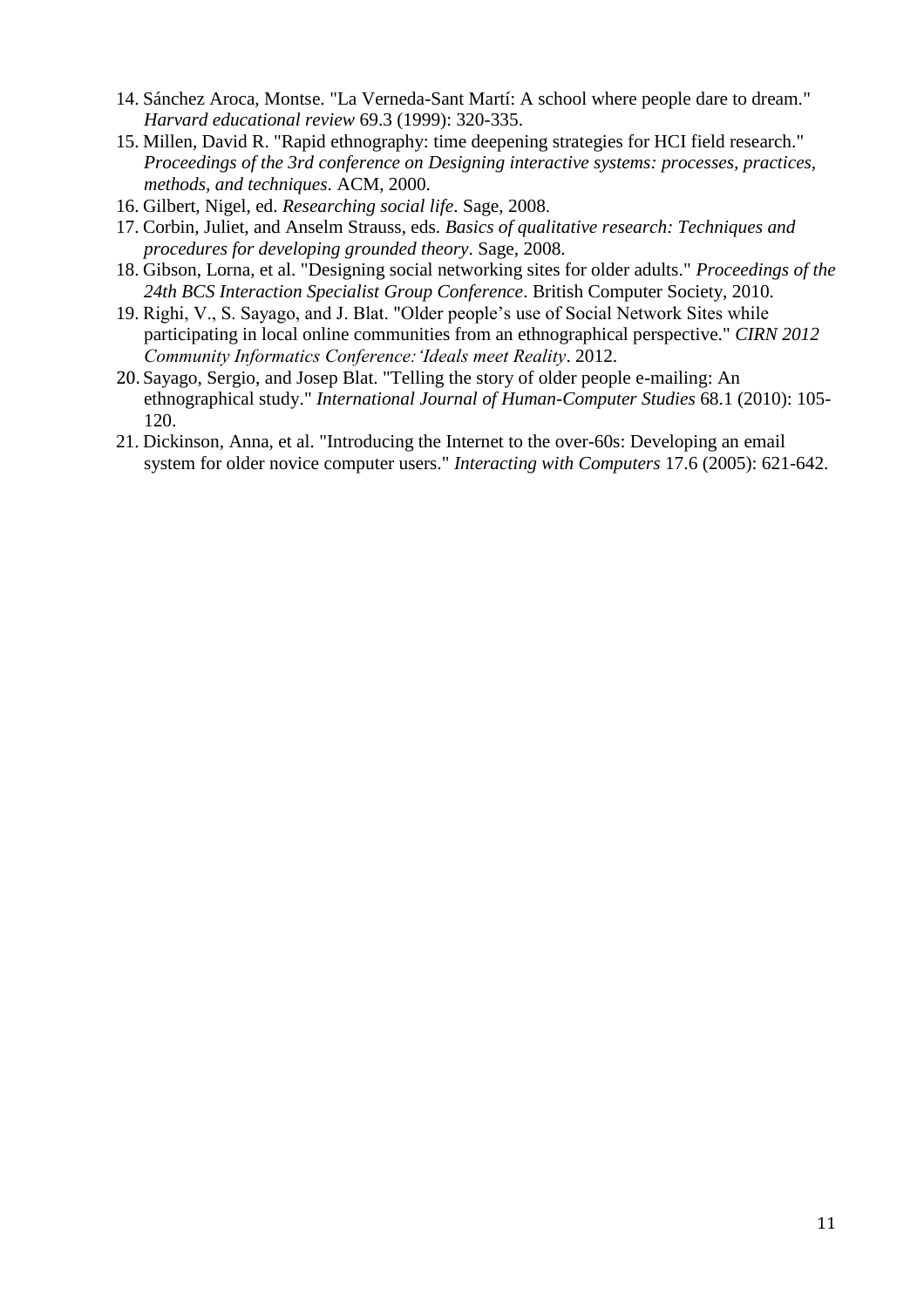| ۰.<br>۰.<br>×<br>×<br>e v<br>۰.<br>۰, |
|---------------------------------------|
|---------------------------------------|

| Country       | Methods                                                                                               | Institution/location                             |
|---------------|-------------------------------------------------------------------------------------------------------|--------------------------------------------------|
| Spain         | Ethnography: 201 participants                                                                         | Àgora, Barcelona - A 20-year-                    |
|               | User observation                                                                                      | old association, which intends to                |
|               | Informal conversation                                                                                 | integrate into Catalan society                   |
|               | Semi-structured interviews                                                                            | people who are, or might be,                     |
|               | Questionnaires                                                                                        | excluded from it, e.g.                           |
|               | Focus groups<br>$\blacksquare$                                                                        | immigrants, non-educated and                     |
|               | <b>Diaries</b>                                                                                        | older people.                                    |
|               | 5 Online video portals workshops (2 hours                                                             |                                                  |
|               | sessions). 12 participants in each session.                                                           |                                                  |
|               |                                                                                                       |                                                  |
|               | 10 Video creation, editing and sharing                                                                |                                                  |
|               | Workshops (2-hour sessions). 14 participants in                                                       |                                                  |
|               | each session.                                                                                         |                                                  |
|               |                                                                                                       |                                                  |
|               | 2 Participatory design sessions (2-hour sessions):<br>Online video portals. 24 participants in total. |                                                  |
| <b>Brazil</b> | Rapid ethnography: 78 participants                                                                    | Casa do Idoso, Sao Jose dos                      |
|               | Observations in situ                                                                                  | Campos – Center promotes free                    |
|               | Informal conversation with participants                                                               | activities in the areas of welfare,              |
|               | and teachers.                                                                                         | education, sports, recreation and                |
|               |                                                                                                       | culture for people over 60 years                 |
|               | 4 Participatory design sessions: Online video                                                         | old. Founded: 2007.                              |
|               | portals (1,5 hour sessions). 32 participants in total.                                                |                                                  |
|               | 4 Semi-structured Interviews: Discuss first                                                           |                                                  |
|               | impressions with teachers: Multimedia, online                                                         |                                                  |
|               | videos, communication tools, privacy, interaction                                                     |                                                  |
|               | issues, motivations to learn ICT, search for                                                          |                                                  |
|               | information, family and online maps.                                                                  |                                                  |
|               | 13 In situ interviews: Use of ICTs, TV habits, and                                                    | 8 participants lived in Sao Jose                 |
|               | opinion about iTV services.                                                                           | dos Campos and 5 in Porto                        |
|               |                                                                                                       | Alegre.                                          |
| Denmark       | Rapid ethnography: 78 participants<br>In situ observations                                            | Mainly in:                                       |
|               | Informal conversation and semi-structured                                                             | - Borger, Jerslev - Data room<br>affiliated with |
|               | interview (10 participants, 4 teachers, 2                                                             | Ældremobiliseringen (Danish                      |
|               | caregivers).                                                                                          | Association of Senior Citizens.                  |
|               |                                                                                                       | Organizations with a total                       |
|               | 1 Participatory design session: Online video                                                          | membership of 450,000 with                       |
|               | portals (2-hour session). 12 participants in total.                                                   | approximate 170 ICT centers.                     |
|               |                                                                                                       | Founded in 1992.                                 |
|               | 4 Structured Interviews: Discuss first impressions                                                    | - FoF, Aalborg - Denmark's                       |
|               | with teachers [Appendix 01]: Participants profiles,                                                   | largest provider of adult liberal                |
|               | motivations to learn ICT, use of technology,                                                          | education, 45 local schools                      |
|               | popular internet applications, online videos,                                                         | around the country. Founded:                     |
|               | communication tools, iTV services.                                                                    | 1947.                                            |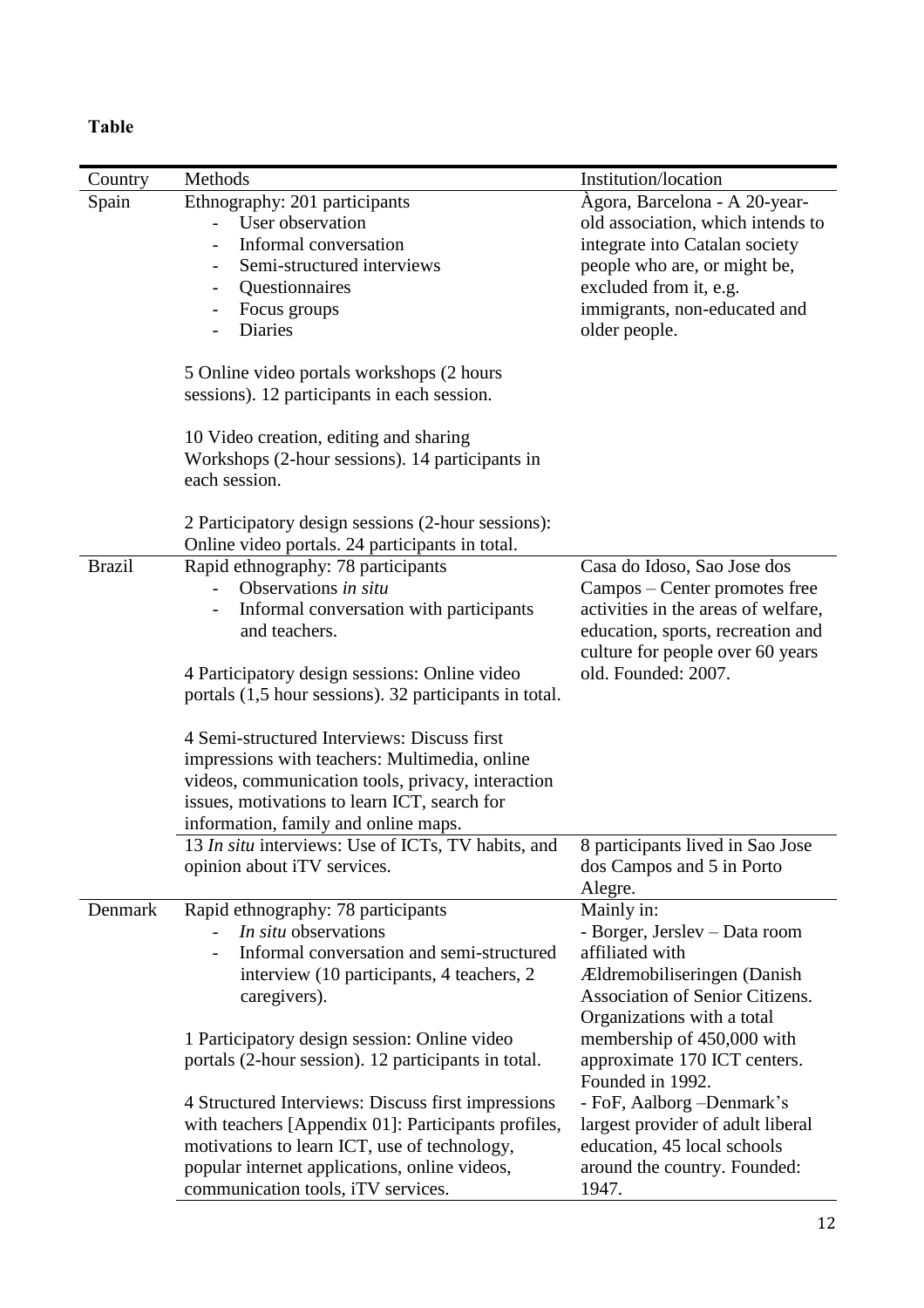## **Table 1 – Data gathering methods and settings.**

#### **9 Appendix 01 – Interview script**

#### **Profile teacher:**

- 1. For how long have you been teaching elderly?
- 2. Is this a volunteer activity or is your official job?
- 3. How old are you?
- 4. What is your education level?
- 5. In case of volunteer, what you use to do before?

#### **Profile of the participants:**

- 1. What are the participants age range?
- 2. Is there a age group that is more frequently? Ex.: 60-65, 65-70, etc...
- 3. Which education level is more frequently among the participants?
- 4. Are most of them retired or still work?
- 5. Which kind of job, intellectual or manual is more frequently between the participants?

#### **Motivation:**

- 1. What do you think is the main motivation for the elderly to come to the computer class?
- 2. Can you classify the motivation of the participants come to the class as principal motivation (1) to less relevant motivation (4).
	- a. Socializing with other participants
	- b. Learning computer
	- c. Being occupied
	- d. Feel included
	- e. Other
- 3. What do you think is the main motivation for the elderly to learn to use computer?
- 4. Can you classify the motivation of the participants to learn computer as principal motivation (1) to less relevant motivation (4). (necessary X entertainment)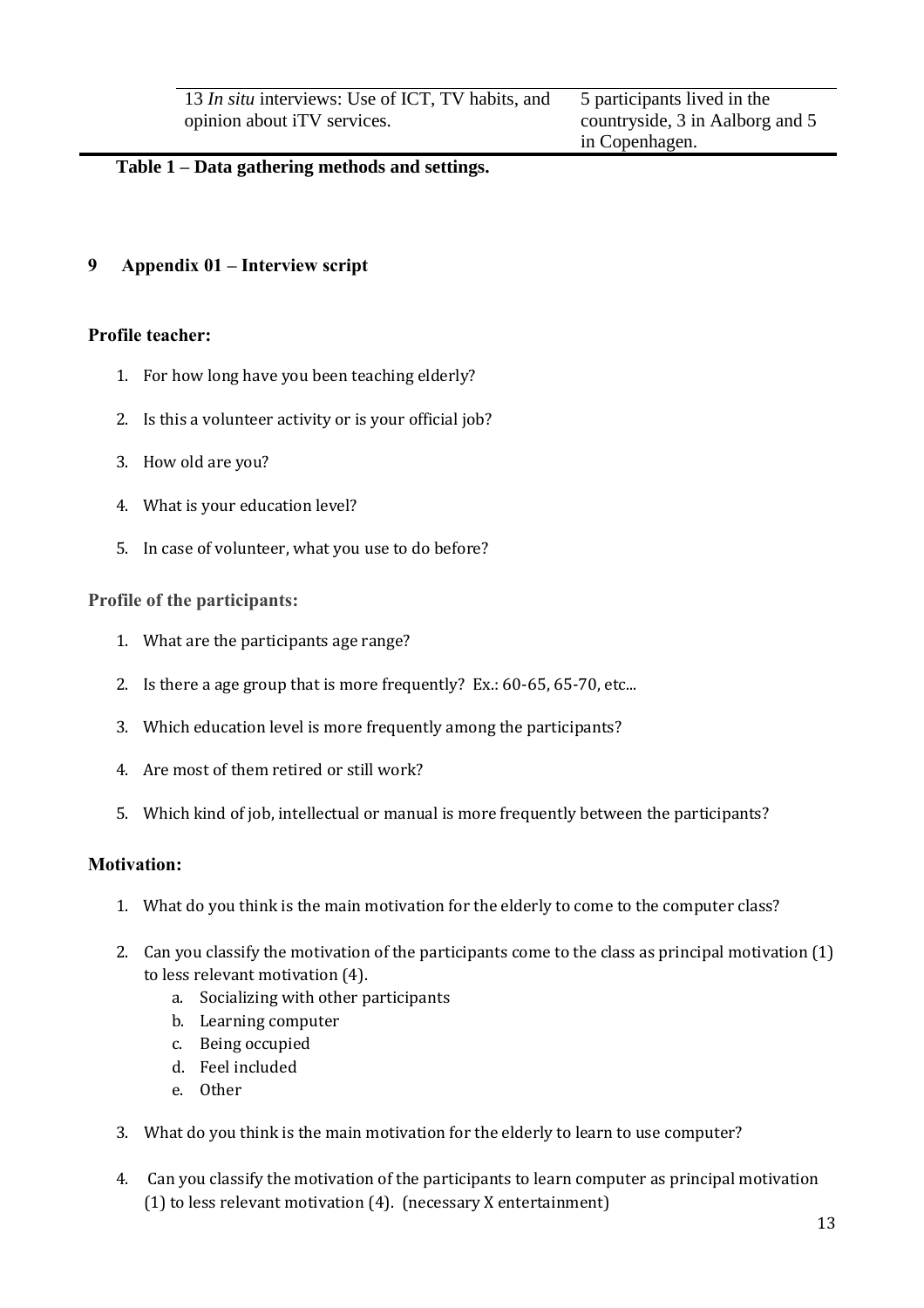- a. Learn practical things that are necessary for their life (netbanking, schedule a visit to the doctor, etc)
- b. Communicating with family and friends
- c. Entertainment (pictures editing, powerpoint)
- d. Searching for information
- e. Other

5. If you were asked to summarize what most of them use computers for, your answer would be:

#### **Computer use and frequency:**

1. Own computer: \_\_\_\_\_\_\_\_\_\_\_\_\_, Someone else's computer \_\_\_\_\_\_\_\_\_ (Everybody - Majority - Half of them - Minority - None - I don't know)

2. The ones that don't have one, what do you think is the main reason for that? (Maybe because: a) the person do not see the need for a computer, b) is not able to use a computer, or c) a computer is too expensive)

3. How often the participants usually use the computer after class? Uses computer everyday\_\_\_\_\_\_\_\_\_\_, Three times a week \_\_\_\_\_\_\_\_\_ Once a week \_\_\_\_\_\_\_\_\_\_\_\_\_\_\_\_\_\_\_\_\_\_ Few times per month \_\_\_\_\_\_\_\_\_\_\_\_\_\_\_\_ Few times per year\_\_\_\_\_\_\_\_\_\_\_\_\_\_\_\_\_\_ Never \_\_\_\_\_\_\_\_\_\_\_\_\_\_\_\_\_

- 4. Does most of them already use computer before coming to the class?
- 5. Do the children and grandchildren usually help them with the computer?

#### **TV on Internet**

- 1. Do they use/interest in TV through Internet?
- 2. Do they use/interest in YouTube?
- 3. Do they share/recommend videos? How? With whom?
- 4. Receive video recommendations from someone? How? From whom?

#### **Social Network:**

1. Have an account in: Facebook \_\_\_\_\_\_\_\_\_\_\_, Twitter \_\_\_\_\_\_\_\_, others \_\_\_\_\_\_\_ (Everybody -Majority - Half of them - Minority - None - I don't know)

The ones that has it:

- 2. What is their motivation to use it?
- 3. How often they use them?
- 4. What they usually comment they like or dislike in Social Network?
- 5. Privacy concerns? (Publish public messages or pictures, add people that they don't know very much?)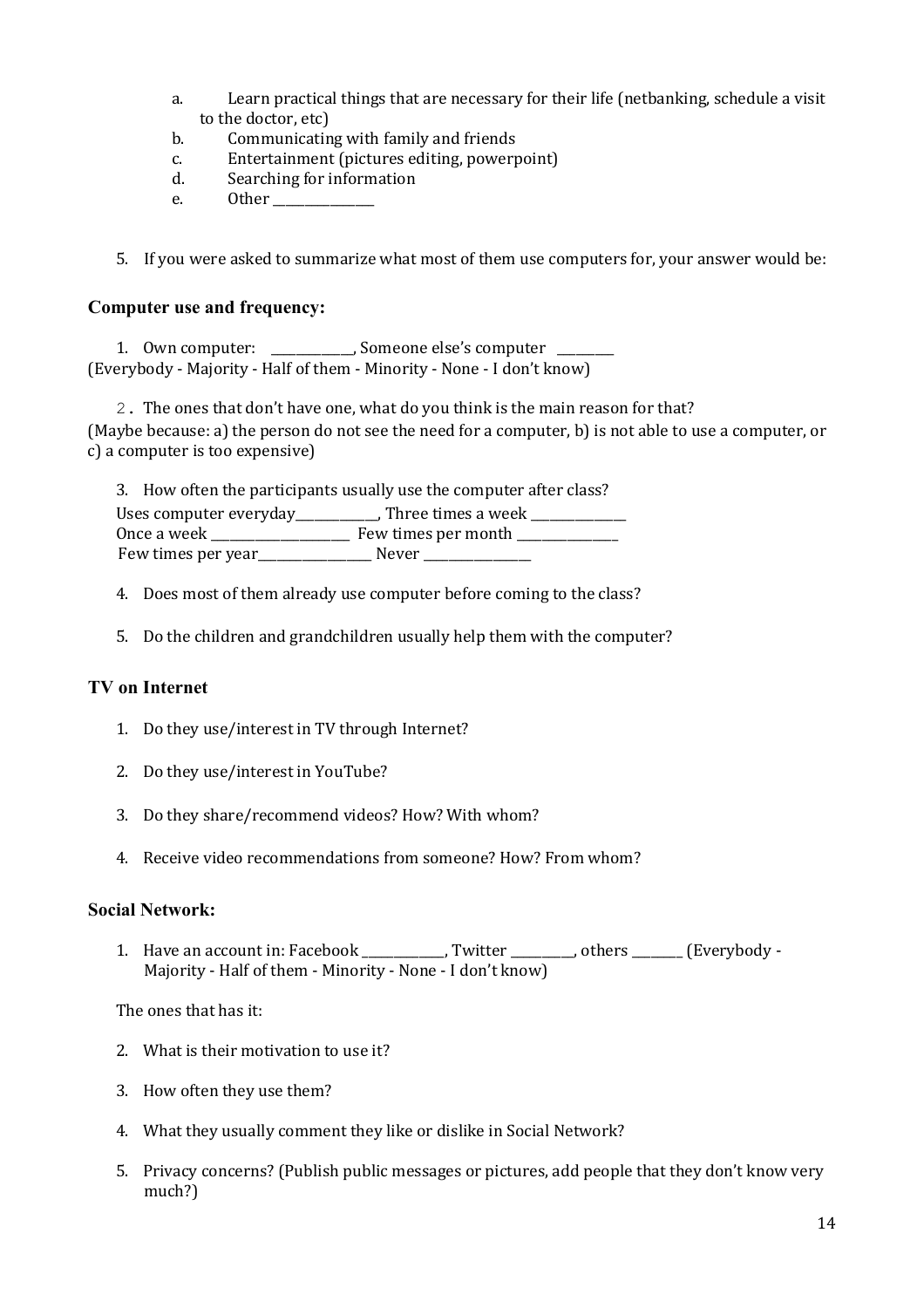## **Use of technology:**

Can you identify the use that the participants do of technology as: (Very interest – some how interested – not interested)

|                         | <b>Beginners</b> |            | <b>Advanced</b> |            |                                                     |
|-------------------------|------------------|------------|-----------------|------------|-----------------------------------------------------|
|                         | <b>Interest</b>  | <b>Use</b> | <b>Interest</b> | <b>Use</b> |                                                     |
| <b>E-mails</b>          |                  |            |                 |            |                                                     |
| <b>Skype</b>            |                  |            |                 |            | With whom?                                          |
| <b>Internet</b>         |                  |            |                 |            |                                                     |
| services/               |                  |            |                 |            |                                                     |
| <b>Internet surfing</b> |                  |            |                 |            |                                                     |
| <b>Net banking</b>      |                  |            |                 |            |                                                     |
| <b>E-commerce</b>       |                  |            |                 |            |                                                     |
|                         |                  |            |                 |            |                                                     |
| <b>Image editing</b>    |                  |            |                 |            |                                                     |
| <b>Sharing</b>          |                  |            |                 |            | How? With                                           |
| pictures                |                  |            |                 |            | whom?                                               |
| <b>Downloading</b>      |                  |            |                 |            |                                                     |
| pictures from           |                  |            |                 |            |                                                     |
| camera                  |                  |            |                 |            |                                                     |
| <b>Searching for</b>    |                  |            |                 |            | Where?                                              |
| information             |                  |            |                 |            |                                                     |
| <b>News</b>             |                  |            |                 |            |                                                     |
| er/Movies               |                  |            |                 |            |                                                     |
| program                 |                  |            |                 |            |                                                     |
| <b>Maps on Web</b>      |                  |            |                 |            |                                                     |
| <b>PowerPoint</b>       |                  |            |                 |            | <b>Share</b><br>presentation?<br>How? With<br>whom? |
| <b>Word</b>             |                  |            |                 |            |                                                     |
| <b>Excel</b>            |                  |            |                 |            |                                                     |
| <b>Windows Movie</b>    |                  |            |                 |            |                                                     |
| <b>Maker</b>            |                  |            |                 |            |                                                     |
| <b>Mobile phone</b>     |                  |            |                 |            |                                                     |
| <b>Calling</b>          |                  |            |                 |            |                                                     |
| <b>SMS</b>              |                  |            |                 |            |                                                     |
| <b>Camera</b>           |                  |            |                 |            |                                                     |
| <b>MMS</b>              |                  |            |                 |            |                                                     |
| <b>E-mails</b>          |                  |            |                 |            |                                                     |
| <b>Internet</b>         |                  |            |                 |            |                                                     |
| <b>Has used</b>         |                  |            |                 |            |                                                     |
| touchscreen             |                  |            |                 |            |                                                     |
| <b>Traditional</b>      |                  |            |                 |            |                                                     |
| phone                   |                  |            |                 |            |                                                     |

## **About ITV:**

1. Do you think the majority of them watch television often?